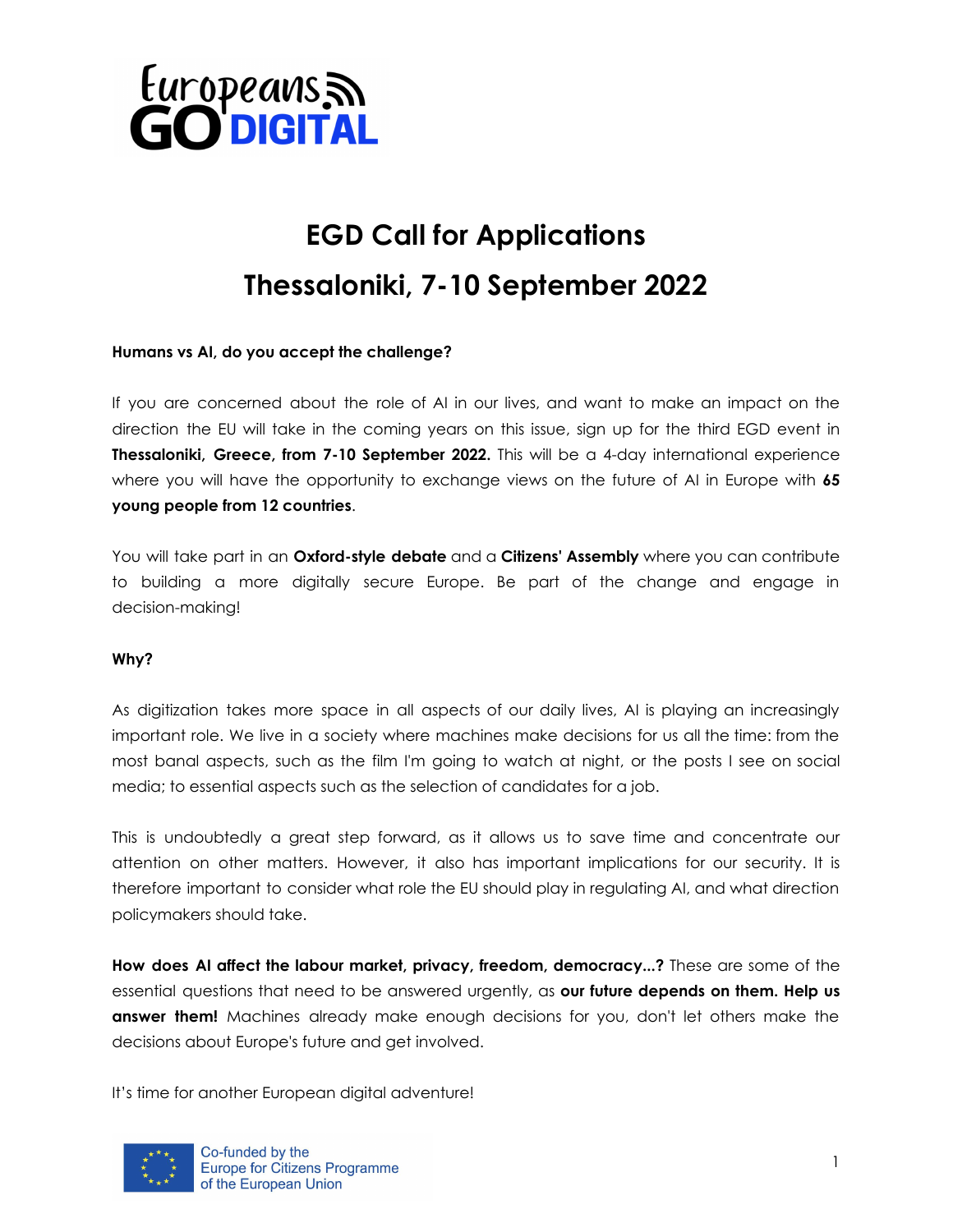

## **One Event, Two Engaging Formats: the Oxford-style Debate and the Citizens' Assembly**

In EGD Thessaloniki you will have the opportunity to experience two formats: first, an Oxford-style debate to get more familiar with the topics; and second a Citizens' Assembly where you will deliberate on the proposed topics in order to draft a series of recommendations that will be pass on to various MEPs.

# **The aim of Oxford-style debate is to fuel food for your thoughts on some of today's hot topics, such as:**

- Do you think it is necessary to constrain AI innovation and [development](https://www.europarl.europa.eu/cmsdata/237745/Working%20Paper%20on%20AI%20and%20the%20Labour%20Market.pdf) in order to protect [people's](https://www.europarl.europa.eu/cmsdata/237745/Working%20Paper%20on%20AI%20and%20the%20Labour%20Market.pdf) jobs?
- Do you think European citizens are prepared and have the [necessary](https://www.europarl.europa.eu/cmsdata/237745/Working%20Paper%20on%20AI%20and%20the%20Labour%20Market.pdf) skills to adapt to such a rapid AI [disruption?](https://www.europarl.europa.eu/cmsdata/237745/Working%20Paper%20on%20AI%20and%20the%20Labour%20Market.pdf)
- Do you think AI will undermine democracy in Europe, eroding [fundamental](https://www.europarl.europa.eu/cmsdata/237000/Working%20Paper%20on%20AI%20and%20the%20Future%20of%20Democracy.pdf) rights and citizens' [freedom?](https://www.europarl.europa.eu/cmsdata/237000/Working%20Paper%20on%20AI%20and%20the%20Future%20of%20Democracy.pdf)

If you're wondering what **an Oxford-style debate** is all about, here's the answer you seek: a competitive debate format featuring a sharply framed motion (topic) that is proposed by one side (pro) and opposed by another (con). Participants will be divided into debaters and audience (see the section below).

The **Citizens' Assembly** seeks to promote citizen participation by deliberating on a controversial issue and proposing recommendations on how to address it. This time we will answer the following question:

● How can we prepare young European citizens to live in a world marked by [digitalisation](https://ec.europa.eu/info/strategy/priorities-2019-2024/europe-fit-digital-age_en) [and](https://ec.europa.eu/info/strategy/priorities-2019-2024/europe-fit-digital-age_en) AI?

The participants will be divided into 12 commissions of 5-6 people. All groups will work on the same question. Each group will propose a recommendation and an expert jury will evaluate them and select the best three.

The process of deliberation and proposal of recommendations will be preceded by a learning stage in which experts on the topic will intervene.

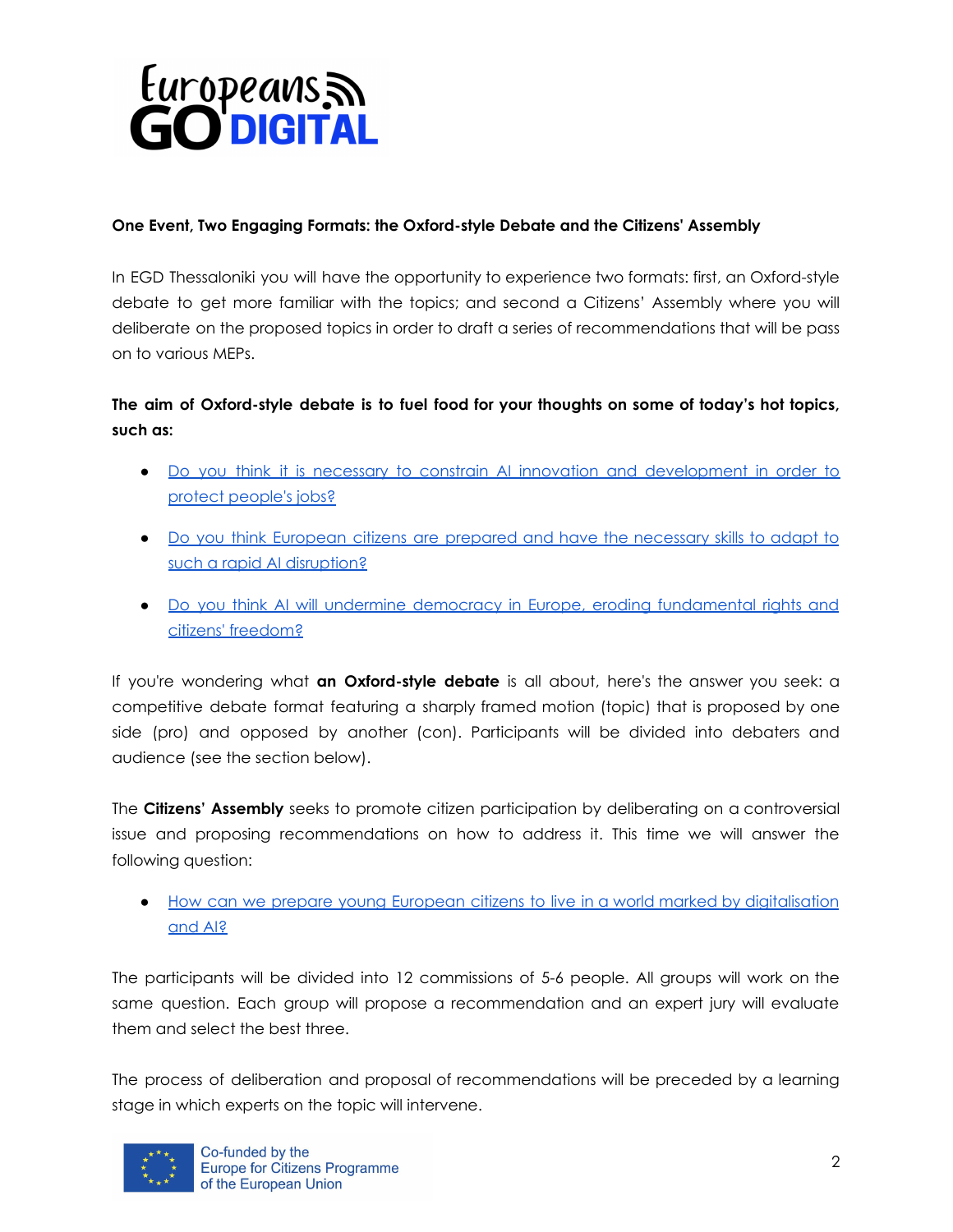

The experiential learning method of the activities will allow you to connect immediately with the topics, increase your confidence in civic participation, engage with your peers and decision-makers to promote policy change. With this experience, you can be the amplifier for the voice of many young Europeans to have their say regarding Europe's digital future.

# **We are excited to share that all these topics are aligned with the policy proposals that are now under discussion at the European institutional level. Now is the time to make your voice count!**

And you will not be alone in this endeavor: you will be guided by our facilitators in the preparation of the debate and the drafting of the recommendations.

We want this event to be tailored to your interests, so we would like you to participate as co-creators of it. For this reason, upon your selection, we will invite you to join us in a Zoom call and in a series of online onboarding activities where you will help us define the final agenda, speakers, and the topics of the debates and assembly! Your voice will count in making your event suitable to your needs! Likewise, if you are aware of any relevant document or audiovisual material that could help the rest of the participants to prepare the topic, let us know (we will provide you with a Drive folder with materials for you to prepare for the event).

## **Choose your involvement**

On the first day, in the **debate,** you will be part of a group of 10 people, and you will take one of the following roles:

- 1. Debater (4 per group): there will be three consecutive debates. Each debater will have 4 min to speak.
- 2. Researchers / Audience: the rest of the group will help the debaters in the research, preparation of the line of argument… They will also compose the audience and will have to prepare 1 question per person and help with the social media coverage of the debate and its preparation.

During the second day, in the **citizens' assembly**, all participants will take part in the round tables. When they return home, each participant will present their recommendations to a national and European policymaker.

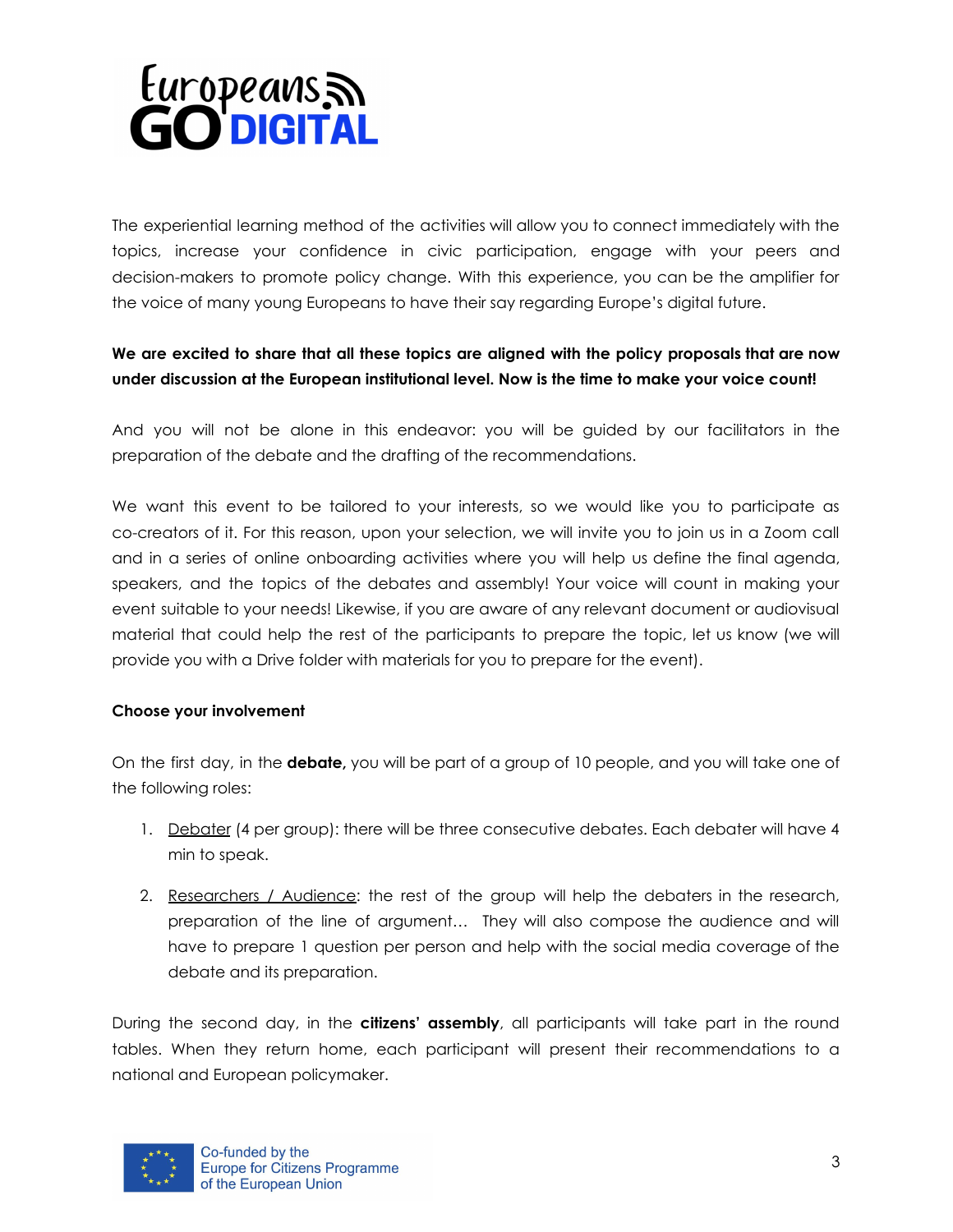

#### **Overall, your EGD experience will consist of:**

- 1. 7-10 September 2022: 4 days in Thessaloniki with 65 fellow Europeans where you will work in an international team to debate and draft recommendations!
- 2. During September Early October 2022: participants are expected to carry out the activities planned during the event as a post-event experience. **The commitment will take no more than two hours per week.** The organizers will provide a detailed schedule with the next steps that participants will be required to follow. It will be a key part of the project, the fulfillment of which will be **necessary to obtain the certificate of participation**. These certificates will be delivered only after the completion of the reporting of the post-event activities.
- 3. Being active in real life and on social media to encourage more young people to have their voices heard! We'll be using these hashtags: *#EuropeansGoDigital #EGDGreece #ChangeMakers2022 #EU #Youth #ActiveCitizens #AI #EUDigital*

## **Logistics**

- 1. All the events will be held physically in English in Thessaloniki, Greece (venue to be announced). No remote participation is possible.
- 2. After you will be selected, book your means of transport to Thessaloniki on your own: we reimburse you up to 150 EUR!
- 3. For the three nights of the conference, you will stay in shared rooms at Perrotis College (EucA member), provided and paid for by the organizers. Extra nights in Thessaloniki have to be booked and paid for by you independently from organizers.
- 4. The meals announced in the agenda will be provided by the organizers and we will have a paid dinner all together at the end of the 2nd day of the conference.

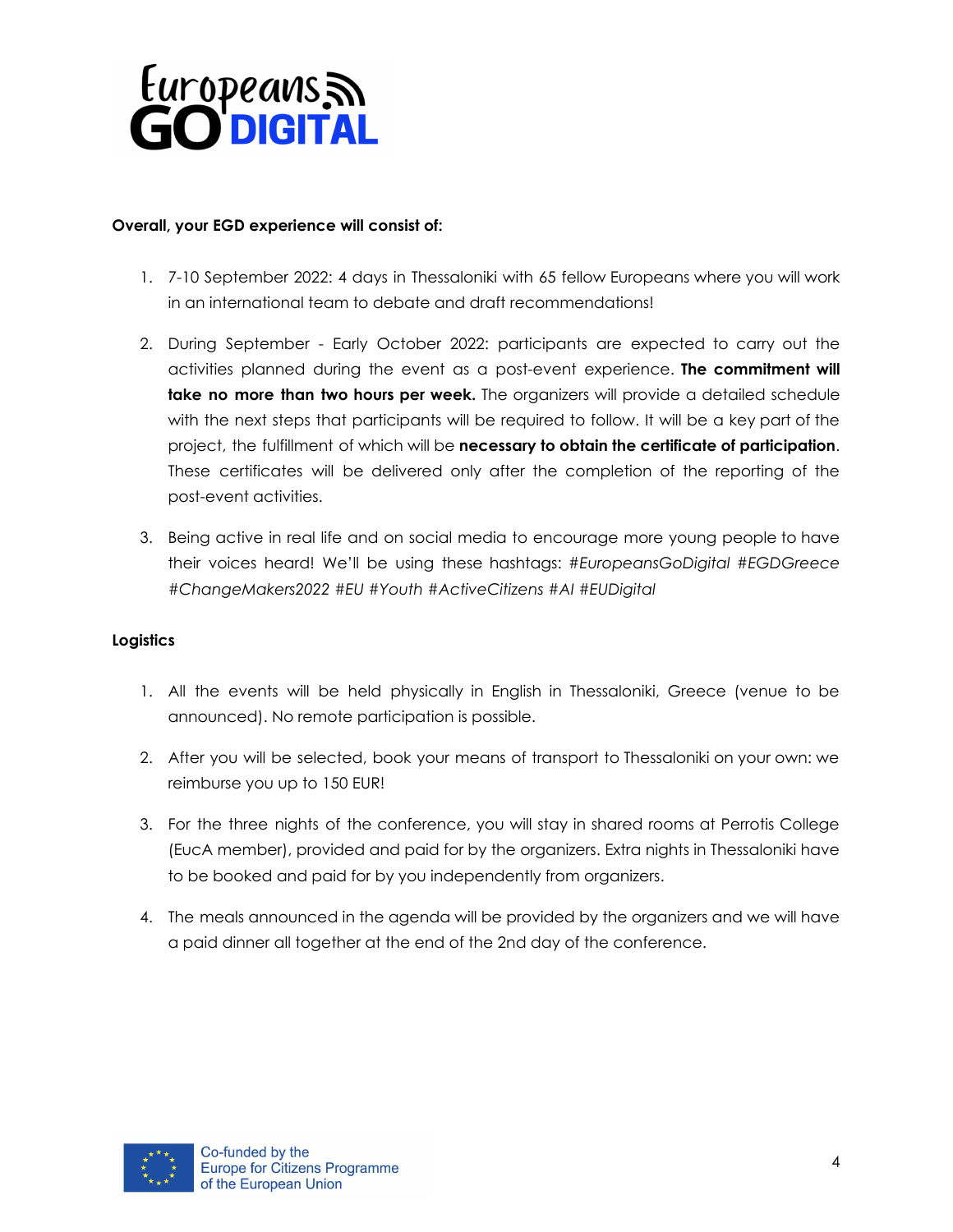

#### **What will you get from this event?**

- 1. Participation in this event can be great for your personal and professional development… and for your CV! Active participation will allow you to develop soft skills employers are looking for: teamwork, critical thinking, public speaking, problem-solving are just a few skills you can develop in an international debate and citizens' assembly!
- 2. You will take back home not only networking opportunities for your future career, but also European friendships that can last a lifetime!
- 3. The satisfaction of knowing that you are contributing to building a better Europe for future generations.
- 4. You will go out of your comfort zone and discover new points of view, while creating civic initiatives and engaging with your peers and decision-makers!
- 5. Students who will have participated successfully in the event, post-event activities, and reporting phase will obtain a certificate for their active and enthusiastic participation.

## **Are you one of us?**

- 1. Are you a university student or a recent graduate (max. 1 year from graduation) from an EU country and/or a EucA college member?
- 2. Do you have passion or drive to make a change around you?
- 3. Do you enjoy or want to practice your social skills?
- 4. Do you enjoy debating and arguing your point of view?
- 5. More than a thinker, are you a doer eager to test ideas and engage people around you?
- 6. Are you ready to go out of your comfort zone and face new challenges internationally?
- 7. Are you willing to commit to a cause bigger than yourself, to spend your time and energy on making a better Europe?

If you said *Oh, yeah!* to at least one of these questions… we want to hear from you!

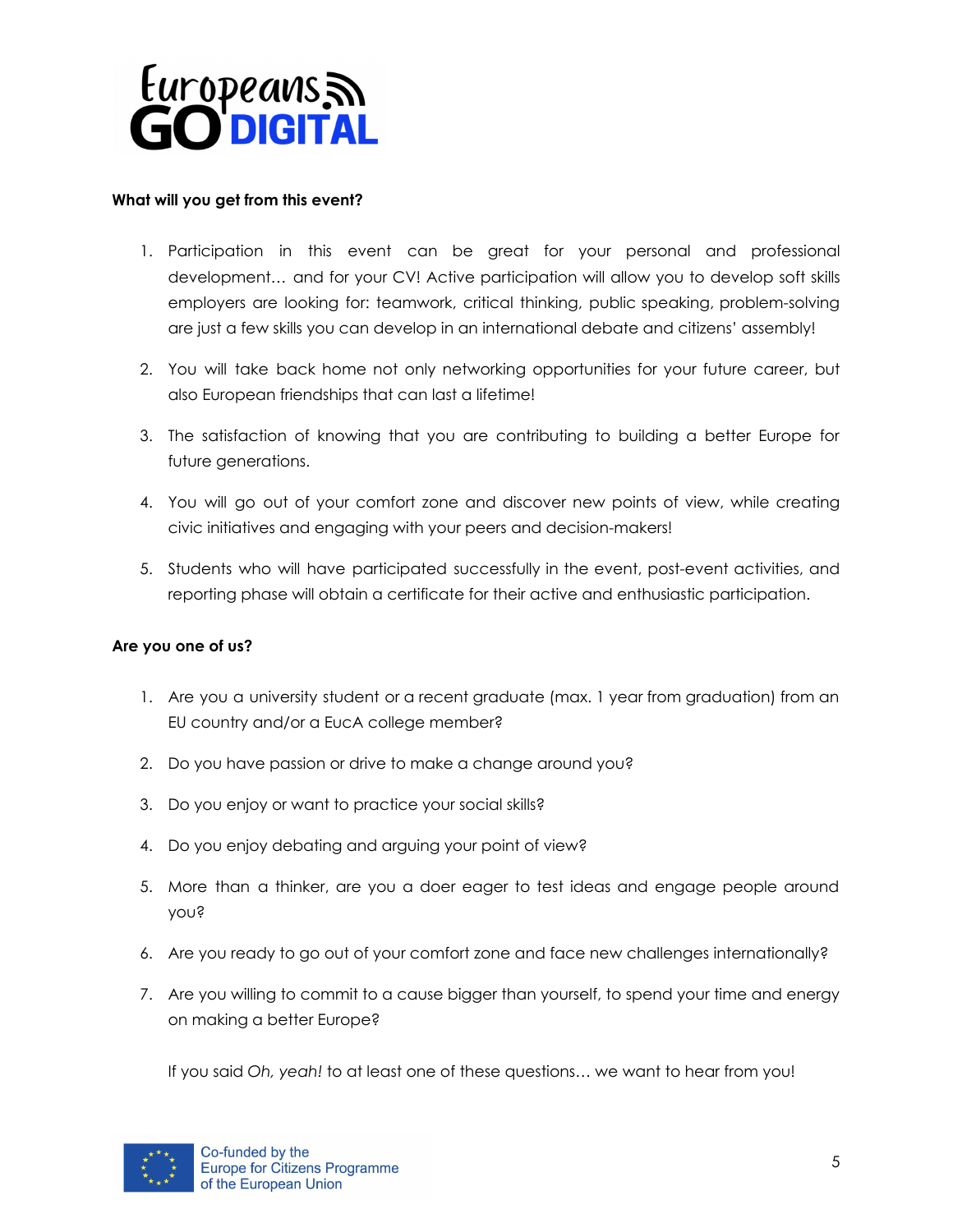

#### **Selection & participation process**

- 1. Send us your application by filling in this [Google](https://forms.gle/SpustfFs79edmsi79) form by 15 June 2022 at 23:59 (Brussels Time). The selection will be done on a rolling basis, so hurry up not to miss your chance!
- 2. The final results will be announced on 22 June 2022 and you will have to confirm your participation by sending your transportation tickets by 25 June 2022 at 23:59 (Brussels time). In case of any question or need of support for booking your tickets, please contact us at info@euca.eu

#### **Reimbursement policy**

- 1. Please note that **only attendees who took part in the whole event can be reimbursed**. There are no reimbursements for no-shows (including for COVID-19 related reasons) or attendees who participate partially or skip sessions.
- 2. For all **transportation** expenses, you will get a **maximum of 150 EUR reimbursement**. After the event, you will have to send us receipts of your expenses and your bank account. Only amounts justified with receipts will be reimbursed, so please make sure not to lose any tickets. In any case, the maximum amount you will receive is 150 EUR. **Only economy class tickets will be refunded**.
- 3. **Arrivals will be expected during 7 September and departures expected on the afternoon of 10 September**. Please check the agenda to make sure you can be punctual.
- 4. When booking your transportation means, if there is no flexibility allowed for changes, please consider buying insurance. In any case, reimbursement for travel expenses is still up to 150 EUR.
- 5. We cover students' **accommodation** for the 3 nights of the conference (7-10 September): you will stay in shared rooms with other attendees at Perrotis College, provided and paid for by the organizers. Extra nights in Thessaloniki have to be booked and paid by you independently from organizers.
- 6. No reimbursement is foreseen for COVID tests (antigenic or PCR) or other related expenses.